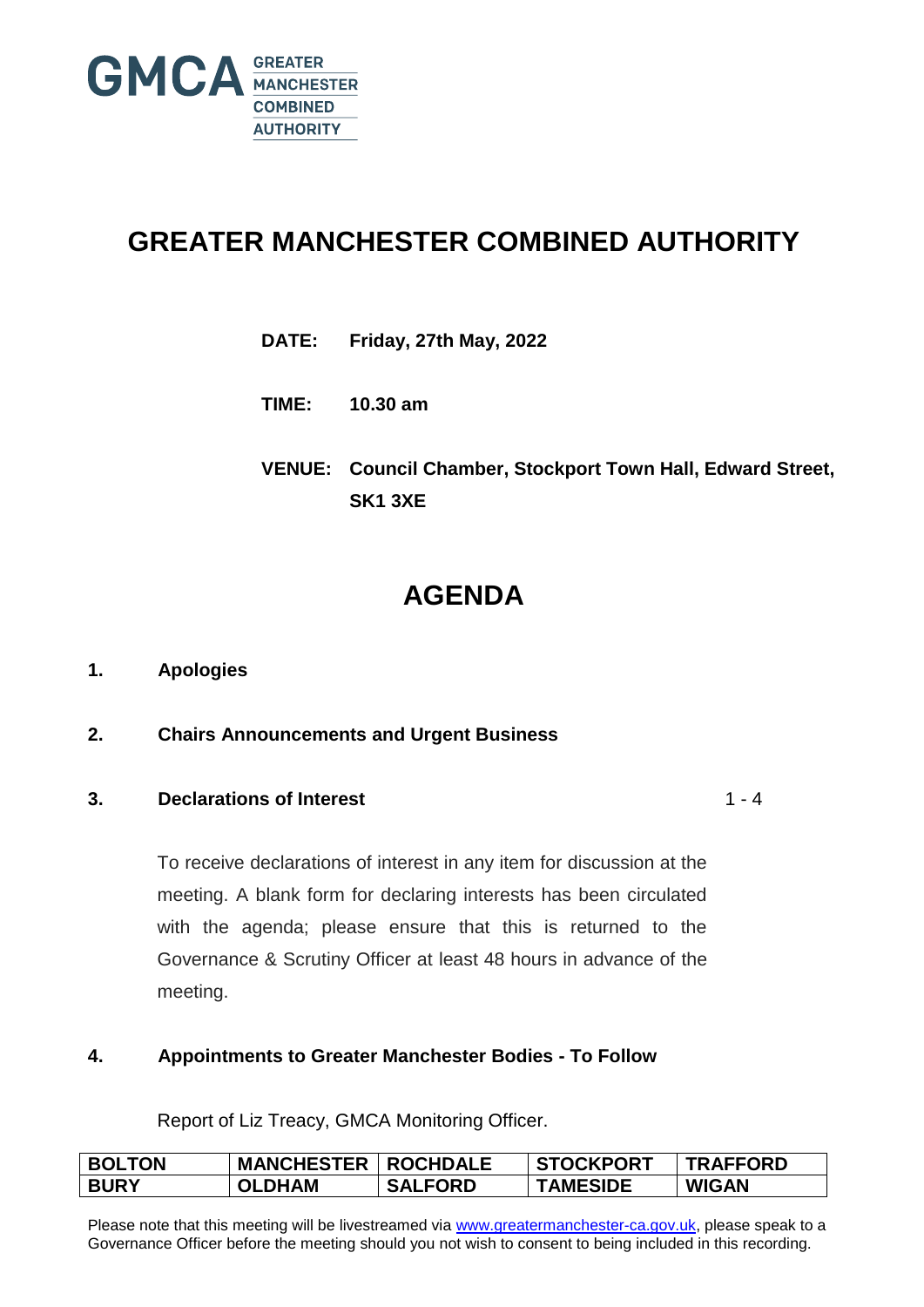#### **5. Minutes of the GMCA meeting - 25 March 2022** 5 - 30

To consider the approval of the minutes of the GMCA meeting held on 25 March 2022.

# **6. Minutes of the GM Waste and Recycling Committee -**  31 - 40 **23 March 2022**

To note the minutes of the GM Waste and Recycling Committee held on the 23 March 2022.

#### **7. Minutes of the GM Transport Committee - 24 March 2022** 41 - 52

To note the minutes of the GM Transport Committee held 24 March 2022.

#### **8. Minutes of the GMCA Audit Committee - 22 April 2022** 53 - 66

To note the minutes of the GMCA Audit Committee held 22 April 2022.

#### **9. Mayors Cycling and Walking Challenge Fund** 67 - 78

Report of Andy Burnham, GM Mayor.

### **10. Monthly Economic Update - To Follow**

Report of Cllr Elise Wilson, Portfolio Lead for Economy & **Business** 

## **11. Greater Manchester Land Commission Commencement** 79 - 86**Update**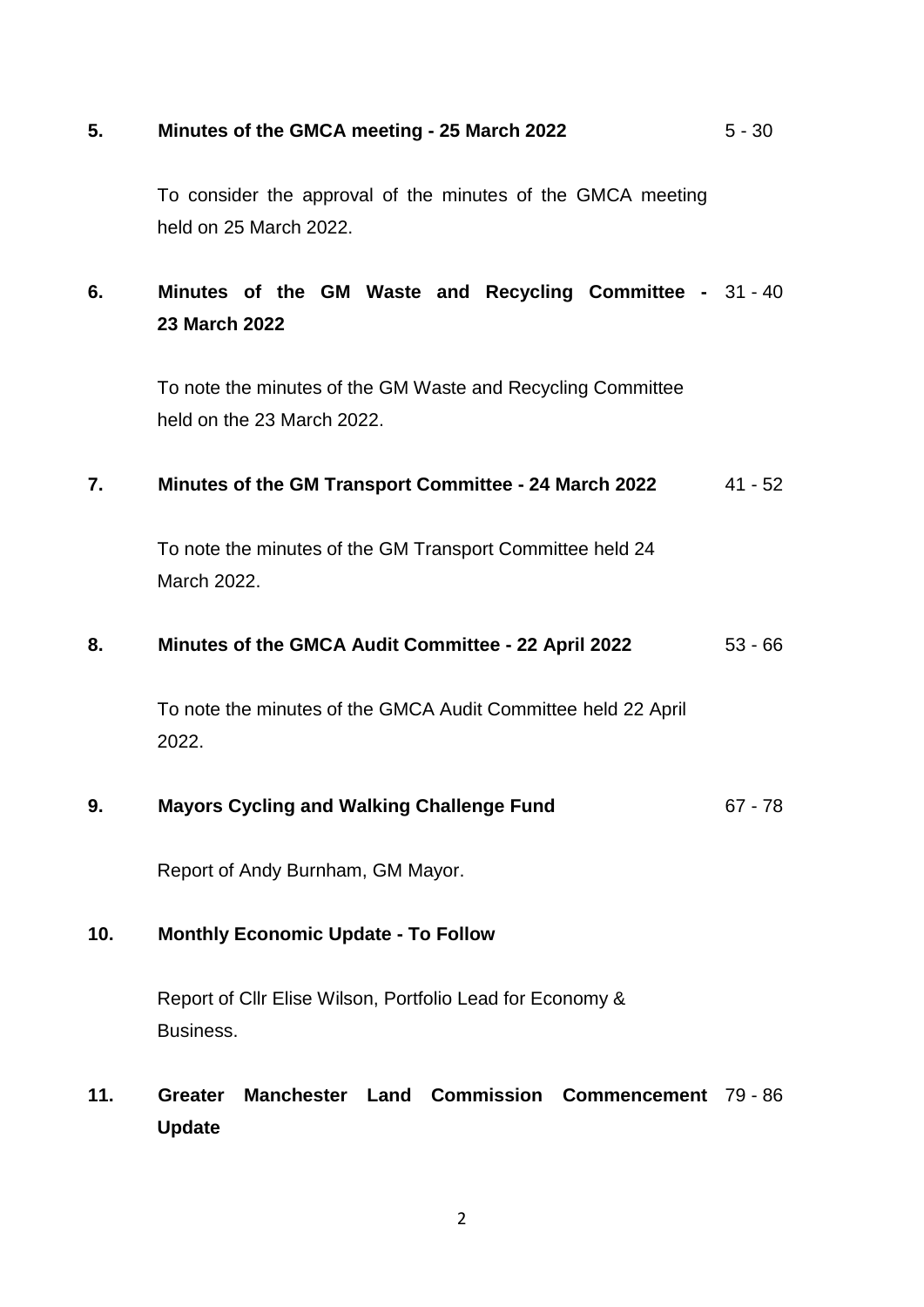Report of Salford City Mayor, Paul Dennett, Portfolio Lead for Housing, Homelessness & Infrastructure.

#### **12. Homelessness Budget** 87 - 110

Report of Salford City Mayor, Paul Dennett, Portfolio Lead for Housing, Homelessness & Infrastructure.

# **13. Greater Manchester Local Skills Report and Labour Market** 111 - 186 **Plan 2022/23**

Report of Cllr Bev Craig, Portfolio Lead for Education, Skills, Work and Apprenticeships.

# **14. Greater Manchester Housing Investment Loans Fund -** 187 - 192 **Investment Approval Recommendations**

Report of Salford City Mayor Paul Dennett, Portfolio Lead for Housing, Homelessness and Infrastructure.

# **15. Greater Manchester Investment Framework, Conditional** 193 - 204 **Project Approval**

Report of Cllr David Molyneux, Portfolio Lead for Investment and Resources.

### **16. Exclusion of the Press and Public**

That, under section 100 (A)(4) of the Local Government Act 1972 the press and public should be excluded from the meeting for the following items on business on the grounds that this involved the likely disclosure of exempt information, as set out in the relevant paragraphs of Part 1, Schedule 12A of the Local Government Act 1972 and that the public interest in maintaining the exemption